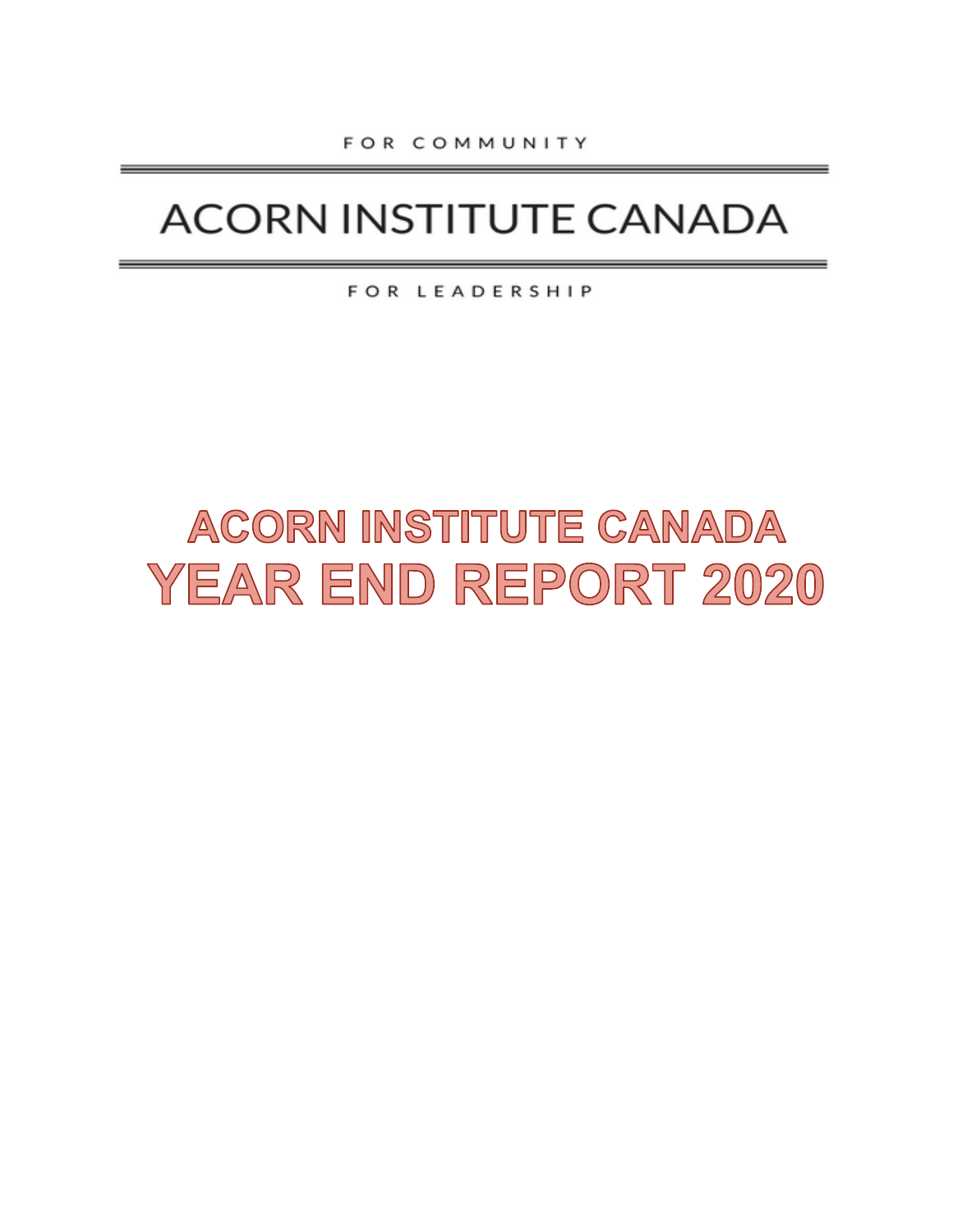## ABOUT AIC

ACORN Institute Canada (AIC) is a charitable organization that uses research and training to address the problems in low-income communities.

We believe that the poverty, discrimination, and community deterioration that exists in low-income communities is a result of a lack civic engagement, community leadership and financial literacy.

### OUR WORK IN 2020

The year 2020 was extraordinary in many ways. The pandemic affected every individual but disproportionately impacted low-to-moderate income tenants, low wage workers, racialized communities, single people, women and people on social assistance. Therefore, it became extremely significant for AIC to ensure that people who are most vulnerable have access to the resources they need to protect their rights.

Owing to the public health restrictions, we moved our operations online. However, we held many more meetings and workshops to meet the increasing demand for information in light of the rapidly changing policies and laws as the governments' response to the pandemic evolved.

#### **Government support during COVID**

One of the first things that we started with at the start of the pandemic was a series of workshops and outreach to ensure that people have access to information about government support as it evolved during the pandemic nationally and provincially. We also made sure that people had access to local resources if they needed help.

#### **Tenant Rights Workshops**

As the pandemic unfolded, it was very clear that low-to-moderate income tenants were adversely affected and needed urgent support. While most provinces and territories brought an eviction moratorium in the month of March, it lasted for a few months. With the second and the third wave of the pandemic which saw and continue to see the worst number of infections, none of the provinces brought back the kind of moratorium on evictions we saw at the start of the pandemic. This meant tens of thousands of tenants getting evicted or at risk of eviction as many of them lost their jobs or faced reduced hours of work. Moreover, with the hearings moving online, it became especially challenging for the most vulnerable tenants to have access to the much-needed support to retain their home. Another important issue that got exacerbated by the pandemic was lack of repair and maintenance as landlords stopped doing necessary repairs as soon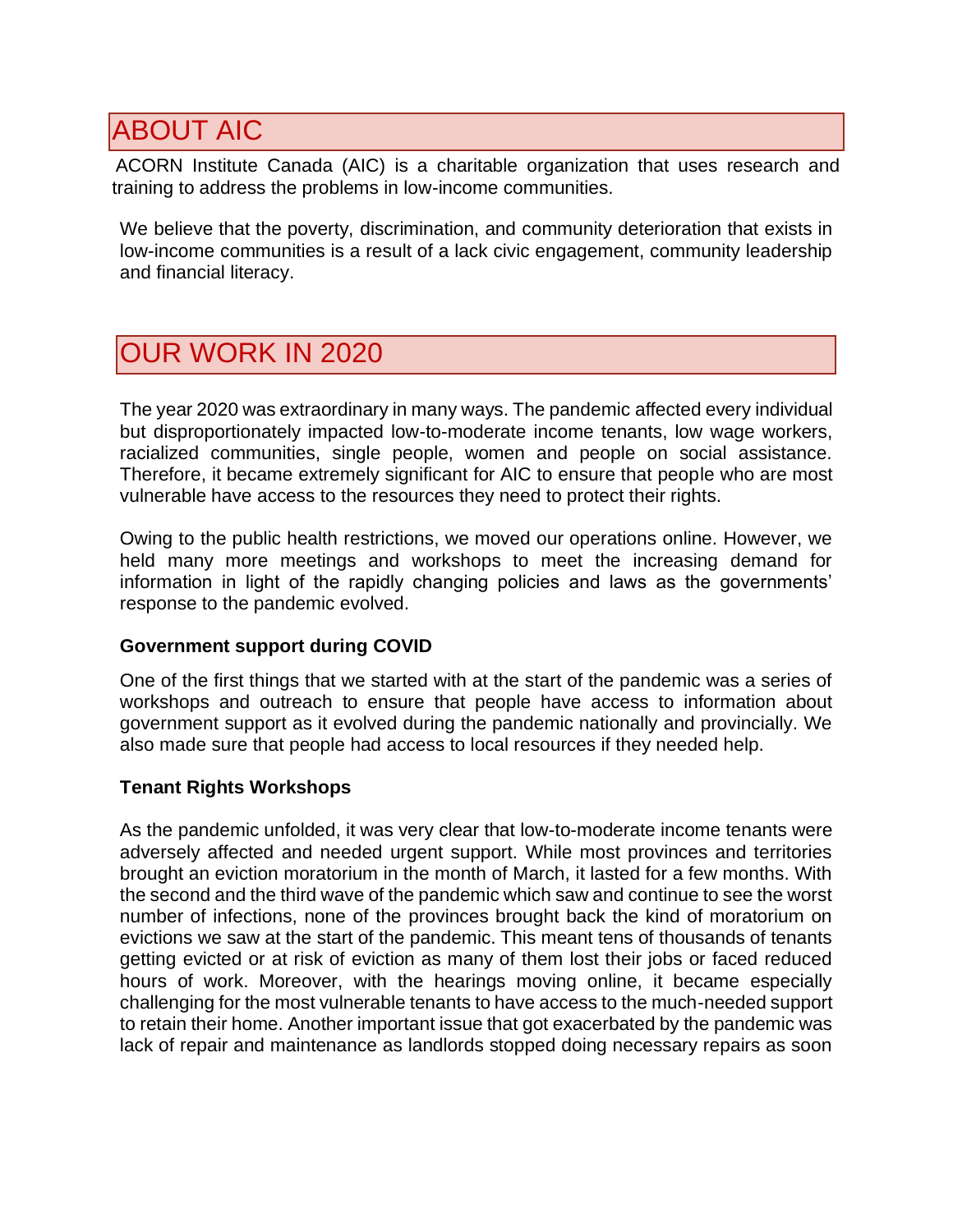as the pandemic started. This deeply compromised the physical and mental well-being of tenants.

With support of our funders, AIC stepped in to fill this knowledge gap. We did tons of workshops to reach out to low-to-moderate income tenants across several cities including Hamilton, Halifax, London, Peel, Montreal, Ottawa, Vancouver and Toronto. The workshops have specifically focused on the following topics.

In addition, in each of these presentations, we direct tenants to resources they could access if they require legal assistance.

#### **Evictions**

These workshops primarily focused on what tenants can do if they are facing eviction. As the pandemic rages, thousands of tenants are at risk of eviction or have gotten notices from their landlords owing to non-payment of rent. In addition, evictions due to other reasons such as renovations or demolitions also continue at a rapid pace. Having a home is the strongest public health measure during a pandemic. Hence, these workshops have been extremely important to ensure that tenants are aware of their rights if they are at risk of or are facing eviction.

#### **Healthy Homes**

Every individual has a right to live in a healthy home. While many tenants were already living in substandard conditions, the situation got worse as landlords stopped undertaking necessary repairs taking advantage of the pandemic. Hence, it was important to create awareness among tenants on what is an essential and non-essential repair and maintenance during a pandemic and the rights of tenants during COVID.

#### **Rent increases**

Several provinces came out with new laws relating to rent freeze. However, it was important to make sure that tenants understood the changes and were not exploited due to lack of awareness.

These workshops have become highly popular among tenants. Many tenants mentioned that they found them extremely helpful; some of them have been able to prevent an eviction and/or get repair and maintenance issues addressed by their landlord. AIC continues to hold them across Canada.

#### **Closing Ottawa's digital divide**

We recently started this initiative, the purpose of which is to create a shared community vision of how to close Ottawa's digital divide by building a working group of low-income residents and organizations to identify issues, municipal solutions and opportunities for systemic change. We started with a citywide big virtual forum where we had 74 people including city councillors along and allies.